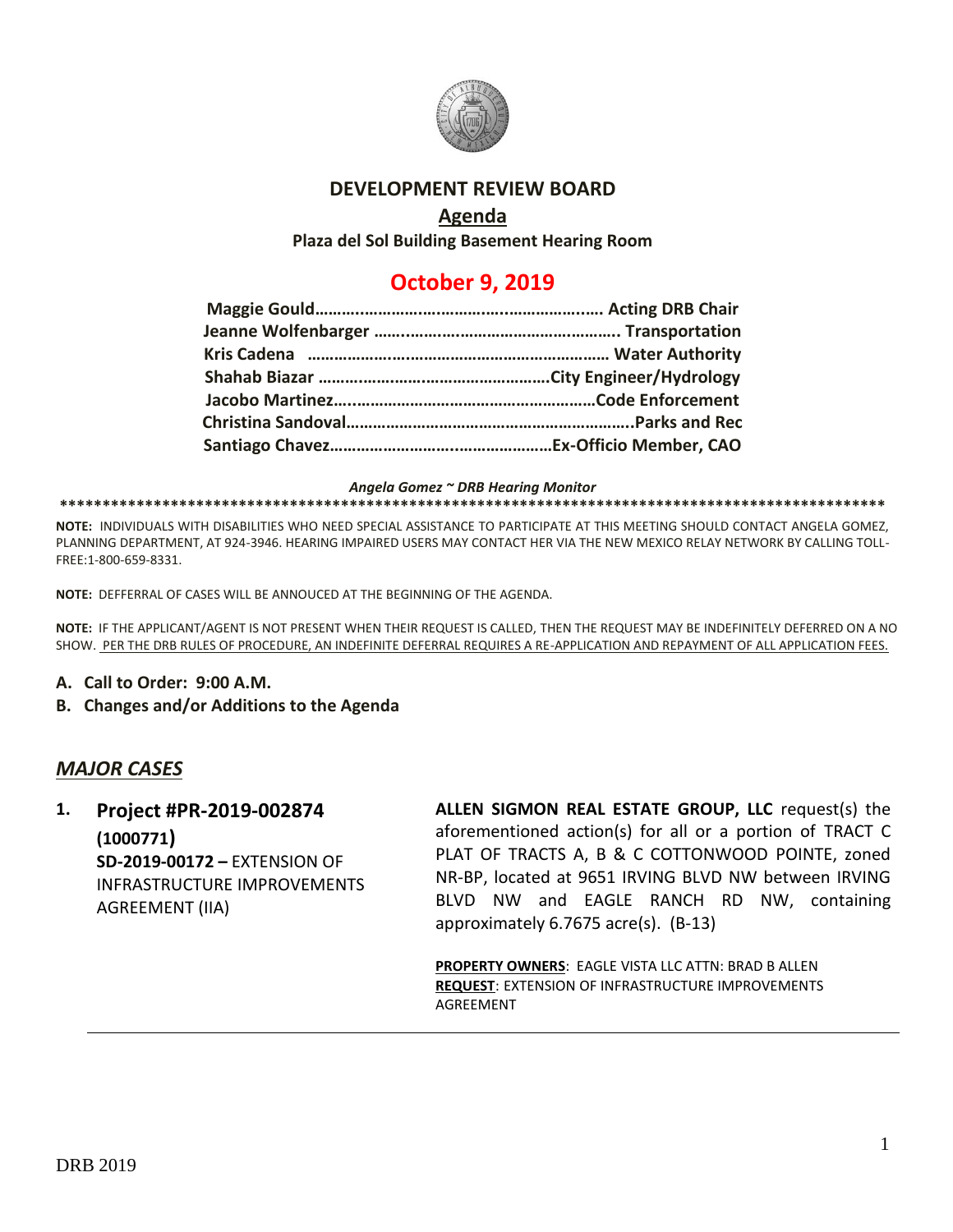**2**. **Project #PR-2019-002042 SD-2019-000178 –** FINAL PLAT **MARK GOODWIN & ASSOCIATES, PA** agent(s) for **SOLARE COLLEGIATE FOUNDATION** request(s) the aforementioned action(s) for all or a portion of TRACT 12-B-1 BULK LAND PLAT FOR EL RANCHO GRANDE 1, zoned MX-M, located at 8801 GIBSON BLVD SW between 98<sup>th</sup> ST SW and BARBADOS AVE SW, containing approximately 10.9983 acre(s). (M-9) **PROPERTY OWNERS**: SOUTHBAY INVESTMENTS LLC **REQUEST**: SUBDIVIDE 1 LOT INTO 2 **3. Project #PR-2019-002277 (1002962) SI-2019-00246 –** SITE PLAN **RESPEC INC** agent(s) for **RAINBOW PASEO, LLC** request(s) the aforementioned action(s) for all or a portion of TRACT A

PLAT OF TRACTS A, B AND C CANTATA AT THE TRAILS UNIT 2 (BEING A REPLAT OF TRACT OS-4 THE TRAILS UNIT 2 & TRACT A TAOS AT THE TRAILS UNIT 2)**,** zoned R-ML, located on OAKRIDGE ST NW west of UNIVERSE BLVD NW, containing approximately 3.26 acre(s). (C-9) *[Deferred from 8/15/19]*

**PROPERTY OWNERS**: RV LOOP LLC **REQUEST**: 52 UNIT MULTI-FAMILY DEVELOPMENT

**4. Project #1011598 18DRB-70137** - VACATION OF PUBLIC RIGHT-OF-WAY **18DRB-70138** - SIDEWALK VARIANCE **18DRB-70139** - SUBDIVISION DESIGN VARIANCE FROM MINIMUM DPM STANDARDS **18DRB-70140** - PRELIMINARY/ FINAL PLAT

**BOB KEERAN,** request(s) the aforementioned action(s) for all or a portion of  $lot(s)$  17 & 18, Block(s) 4, Tract(s) 3, NORTH ALBQ ACRES Unit 3, zoned PD (RD/5DUA), located on VENTURA ST NE between SIGNAL AVE NE and ALAMEDA BLVD NE, containing approximately 2 acre(s). (C-20) *[Deferred from 5/16/18, 6/13/18, 7/18/18/, 8/8/18, 9/12/18, 10/24/18, 12/5/18, 12/19/18, 1/9/19, 1/23/19, 2/13/19, 2/27/19, 3/20/19, 4/17/19, 4/24/19, 6/5/19, 7/10/19, 8/7/19, 9/18/19].*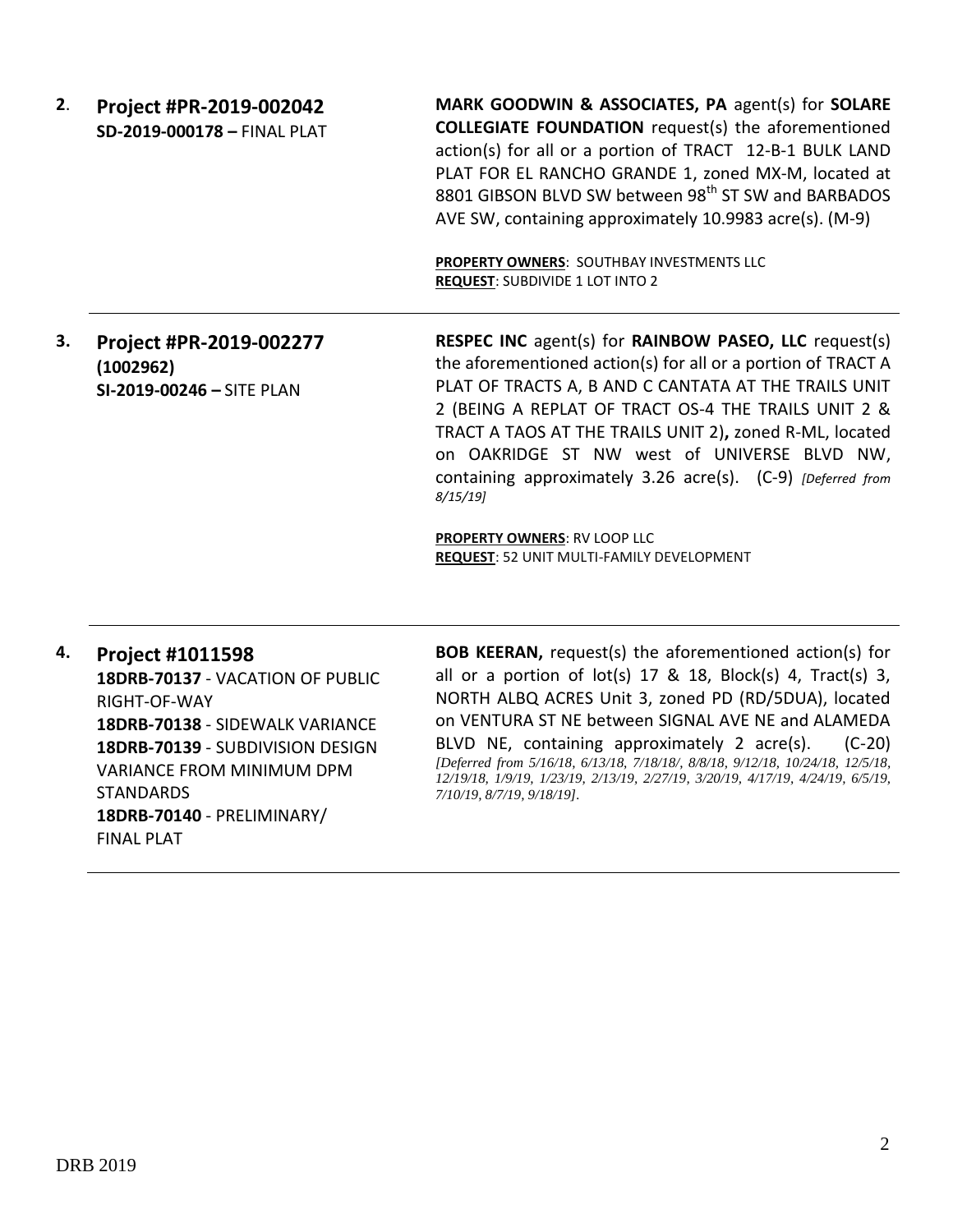# **5. Project #PR-2019-002661**

**(1000575) SD-2019-00134** – VACATION OF PUBLIC EASEMENT **SD-2019-00135** – VACATION OF PUBLIC EASEMENT **SD-2019-00136** – VACATION OF PUBLIC EASEMENT **SD-2019-00137** – VACATION OF PUBLIC EASEMENT **SD-2019-00138** – VACATION OF PRIVATE EASEMENT **SD-2019-00139** – PRELIMINARY/FINAL PLAT **SD-2019-00140 –** PRELIMINARY/FINAL PLAT

**BOHANNAN HUSTON INC.** agent(s) for **PRESBYTERIAN HEALTHCARE SERVICES** request(s) the aforementioned action(s) for all or a portion of LOTS 1-A THRU 4-A AND 5-9 PRESBYTERIAN HOSPITAL-MAIN CAMPUS PHASE ONE**,**  zoned MX-H, located at 1100 CENTRAL AV SE east of I-25 and north of LEAD AVE SE, containing approximately 11.9575 acre(s). (K-15)*[Deferred from 7/31/19, 8/21/19, 8/28/19, 9/11/19, 9/25/19]*

**PROPERTY OWNERS**: PRESBYTERIAN HEALTHCARE SERVICES **REQUEST**: VACATIONS OF VARIOUS EASEMENTS AND REPLAT

#### *MINOR CASES*

**6. Project #PR-2019-002661 SI-2019-00345** – EPC SITE PLAN FINAL SIGN-OFF

**DEKKER/PERICH/SABATINI** agent(s) for **PRESBYTERIAN HEALTHCARE SERVICES** request(s) the aforementioned action(s) for all or a portion of Tracts 1-A, 2-A, 3-A, 4-A and 9-A, Plat of Tract 1-A, 2-A, 3-A, 4-A and 9-A Presbyterian Hospital-Main Campus; Tracts 5, 6, and 7 Plat of Tracts 1 thru 9 Presbyterian Hospital- Main Campus Phase One; Tract 8-A Correction Plat of Tract 8-A Presbyterian Hospital-Main Campus Phase One, zoned MX-H, located south of Central Ave. SE, north of Lead Ave. SE, east of Oak St. SE, and west of Sycamore St. SE (1100 Central Ave. SE), containing approximately 28 acres. (K-15).

**PROPERTY OWNERS**: PRESBYTERIAN HEALTHCARE SERVICES **REQUEST**: SITE PLAN FOR 454.000 SF FOR HOSPITAL SUPPORT AND PATIENT ROOMS, 8,000 SF MECHANICAL AREA AND 405,276 SF FOR PARKING GARAGE. SITE PLAN APPROVED BY EPC 9-12-2019 (SI-2019- 00250)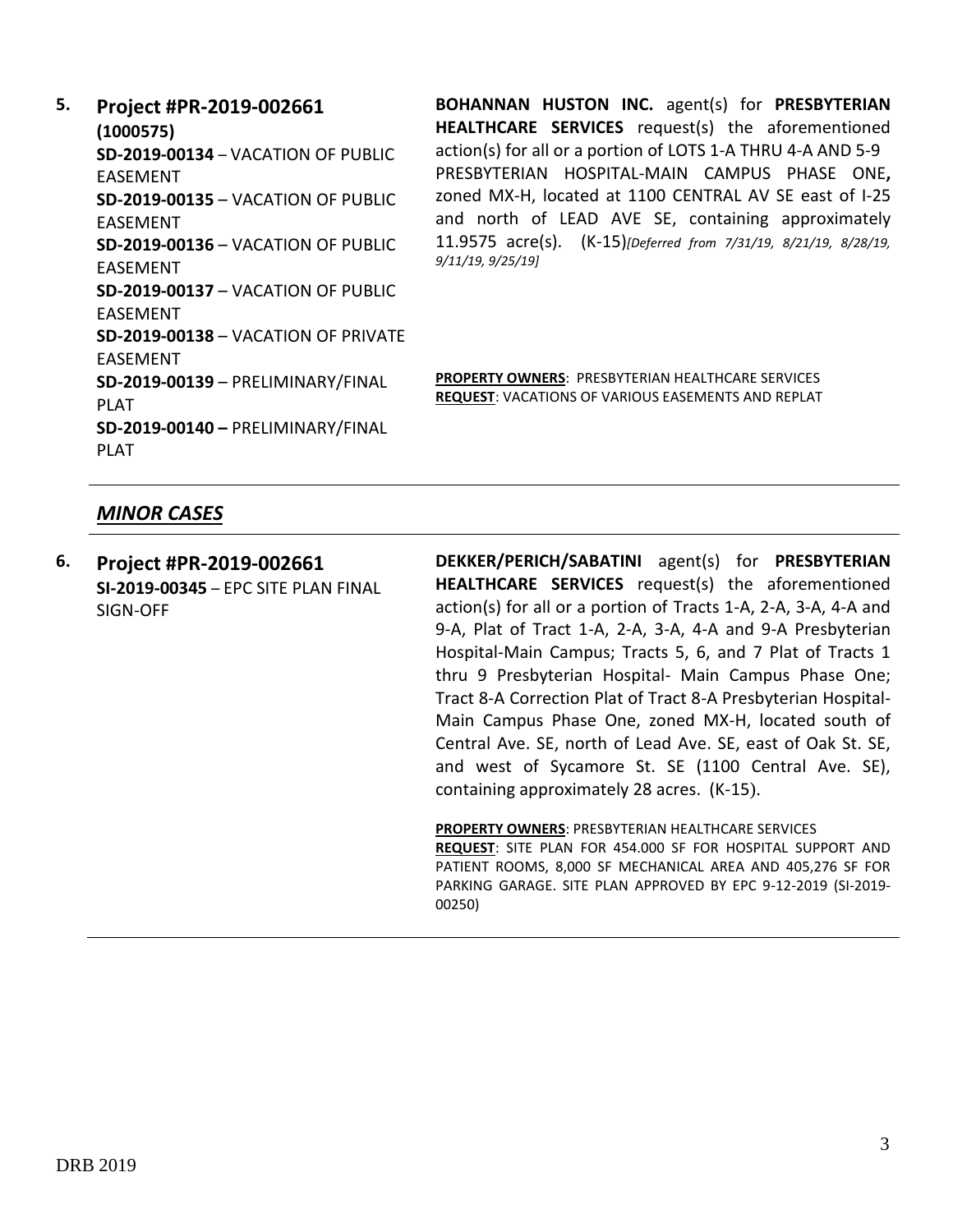| 7.  | Project #PR-2018-001670<br>SD-2019-00183 - PRELIMINARY/FINAL<br><b>PLAT</b>                             | CSI - CARTESIAN SURVEY'S INC. agent(s) for U-HAUL<br>INTERNATIONAL/AMERCO REAL ESTATE request(s) the<br>aforementioned action(s) for all or a portion of TRACT C OF<br>ALEXANDER CENTER, zoned MX-M, located at 4TH STREET<br>NW and CUTLER AVE NW, containing approximately 2.53<br>$\arccos$ . (H-14)                                                                                                                                                                                     |
|-----|---------------------------------------------------------------------------------------------------------|---------------------------------------------------------------------------------------------------------------------------------------------------------------------------------------------------------------------------------------------------------------------------------------------------------------------------------------------------------------------------------------------------------------------------------------------------------------------------------------------|
|     |                                                                                                         | PROPERTY OWNERS: AMERCO REAL ESTATE COMPANY<br><b>REQUEST: FINAL PLAT WITH EASEMENT VACATIONS</b>                                                                                                                                                                                                                                                                                                                                                                                           |
| 8.  | Project #PR-2019-002719<br>SD-2019-00182 - PRELIMINARY/FINAL<br><b>PLAT</b>                             | ARCH + PLAN LAND USE CONSULTANTS agent(s) for ELVIA<br><b>OLIVAS</b> request(s) the aforementioned action(s) for all or a<br>portion of LOTS 75 & 78 MIDDLE RIO GRANDE<br>CONSERVANCY DISTRICT MAP NO. 40, zoned R-1A, located<br>at 816 JOHN ST SE north of PACIFIC AVE SE and west of<br>BROADWAY BLVD SE, containing approximately 0.2045<br>$\arccos(5)$ . (K-14)<br>PROPERTY OWNERS: OLIVAS ELVIA D<br>REQUEST: LOT CONSOLIDATION FROM 2 LOTS INTO 1 LOT                               |
| 9.  | Project #PR-2018-001838<br>SD-2019-00181 - PRELIMINARY/FINAL<br><b>PLAT</b>                             | ALDRICH LAND SURVEYING agent(s) for 1400 GBSE, LLC<br>request(s) the aforementioned action(s) for all or a portion<br>of TRACT B-2 GIBSON AND MILES AREA, zoned MX-L,<br>located on GIBSON BLVD SE between I-25 and UNIVERSITY<br>BLVD SE, containing approximately 0.8764 acre(s). (L-15)                                                                                                                                                                                                  |
|     |                                                                                                         | <b>PROPERTY OWNERS: 1400 GBSE LLC</b><br><b>REQUEST: SUBDIVIDE 1 TRACT INTO 2</b>                                                                                                                                                                                                                                                                                                                                                                                                           |
| 10. | Project #PR-2018-001695<br>(1003445)<br>SD-2019-00167 - AMENDMENT TO<br><b>INFRASTRUCTURE LIST (IL)</b> | HUITT-ZOLLARS agent(s) for NOVUS PROPERTIES LLC -<br>MICHAEL MONTOYA request(s) the aforementioned<br>action(s) for all or a portion of TRACTS A2B of PLAT OF<br>TRACTS A2A & A2B FOUNTAIN HILLS PLAZA SUBDIVISON<br>AND TRACTS B, C, E & F PLAT OF FOUNTAIN HILLS PLAZA<br>SUBDIVISION, zoned NR-C, located on NUNZIO AV NW,<br>north of PASEO DEL NORTE NW and west of EAGLE RANCH<br>RD NW, containing approximately 4.6606 acre(s). (C-12)<br>[Deferred from 9/18/19, 9/25/19, 10/2/19] |
|     |                                                                                                         | <b>PROPERTY OWNERS: NOVUS PROPERTIES</b><br><b>REQUEST:</b><br>REMOVAL<br>OF<br><b>INTERNAL</b><br><b>FROM</b><br>SIDEWALKS<br><b>INFRASTRUCTURE LIST</b>                                                                                                                                                                                                                                                                                                                                   |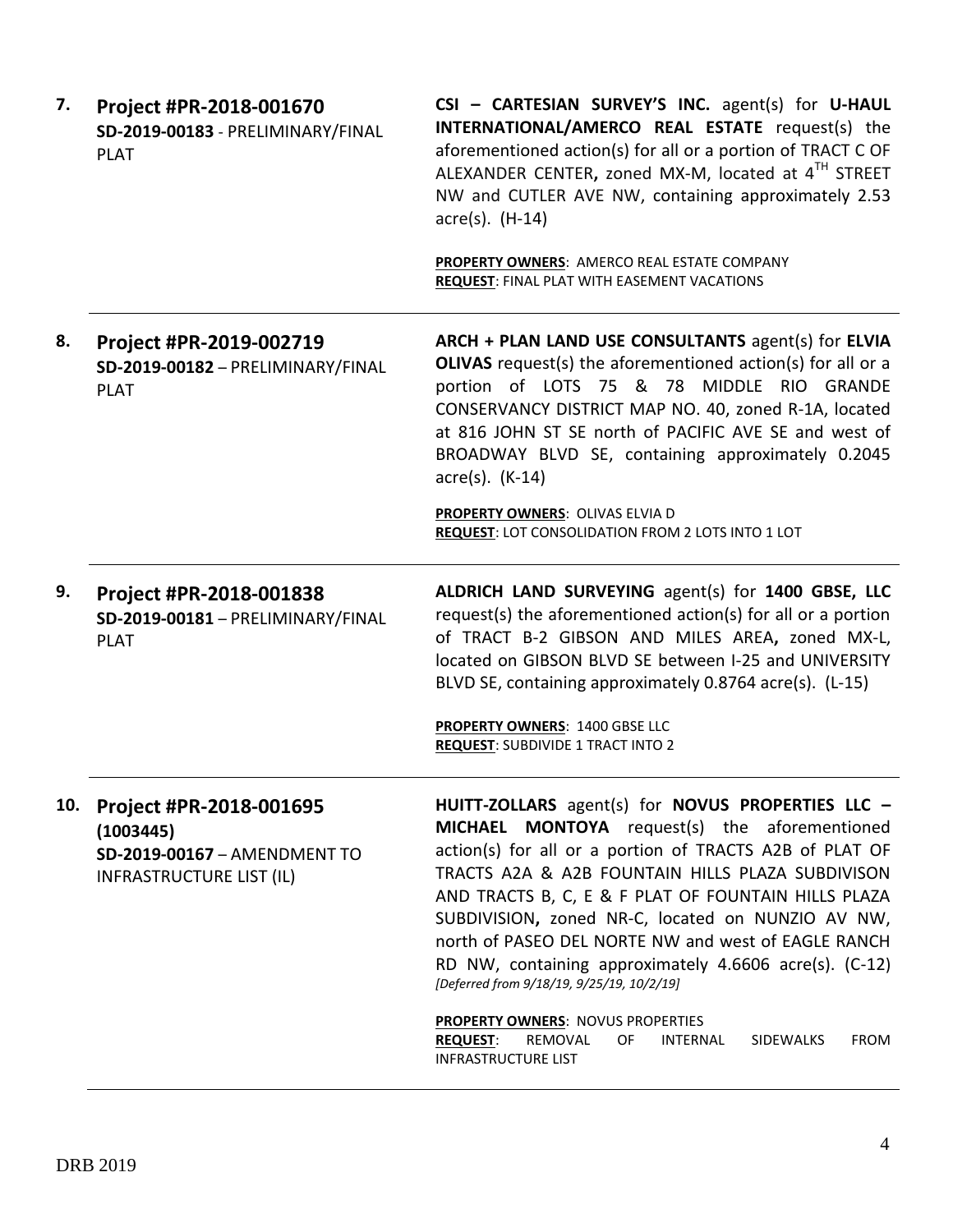**11. Project #PR-2019-002608 (1009036, 1008042) SD-2019-00170** – PRELIMINARY/FINAL PLAT

**ARCH + PLAN LAND USE CONSULTANTS** agent(s) for **TANAGER COMPANY** request(s) the aforementioned action(s) for all or a portion of LOTS 6-12 INCLUSIVE IN BLOCK 17 OF THE PARIS ADDITION**,** zoned NR-GM, located at NEC of  $1^{ST}$  ST NW and KINLEY AVE NW, containing approximately 1.0 acre(s). (J-14) *[Deferred from 9/18/19]*

**PROPERTY OWNERS**: SUNWEST BANK TRUST FOR CE LS & LS BLAUGUND C/O TANGER CO & TANGER COMPANY **REQUEST**: LOT CONSOLIDATION FROM 7 LOTS TO 2 LOTS

### *SKETCH PLAT*

**(1002379)**

**PS-2019-00087** – SKETCH PLAT

| 12. | Project #PR-2019-002558<br>PS-2019-00088 - SKETCH PLAT | ARCH + PLAN LAND USE CONSULTANTS agent(s) for<br><b>PRICE</b><br><b>NANCY</b><br><b>VINCENT</b><br>AND<br>request(s)<br>the         |
|-----|--------------------------------------------------------|-------------------------------------------------------------------------------------------------------------------------------------|
|     |                                                        | aforementioned action(s) for all or a portion of TRACTS 91-                                                                         |
|     |                                                        | A, 91-B & 91-C MRGCD MAP 34, zoned R-A, located at 2026                                                                             |
|     |                                                        | CANDELARIA RD NW, east of the GREIGOS DRAIN and west<br>of INDIAN FARM LN NW, containing approximately 1.4<br>$\arccos(5)$ . (G-13) |
|     |                                                        | <b>PROPERTY OWNERS: PRICE VINCENT B &amp; NANCY R</b>                                                                               |
|     |                                                        | <b>REQUEST: LOT CONSOLIDATION FOR 3 LOTS INTO 2 LOTS</b>                                                                            |
| 13. | Project #PR-2019-002928                                | <b>COMMUNITY SCIENCES CORPORATION agent(s) for JOHN</b>                                                                             |

**R. DEBAGGIGE** request(s) the aforementioned action(s) for all or a portion of LOTS 43 THRU 47, BLCOK 4, PARADISE HEIGHTS UNIT 4**,** zoned R-1A, located on BROOKLINE DR NW between ARDMORE AVE NW and ENDEAVOR RD NW, containing approximately 1.1320 acre(s). (A-10)

**PROPERTY OWNERS**: DEBASSIGE JOHN R & MENDOZA TEODORO & MERILTA L **REQUEST**: REPLAT 5 LOTS INTO 10 LOTS